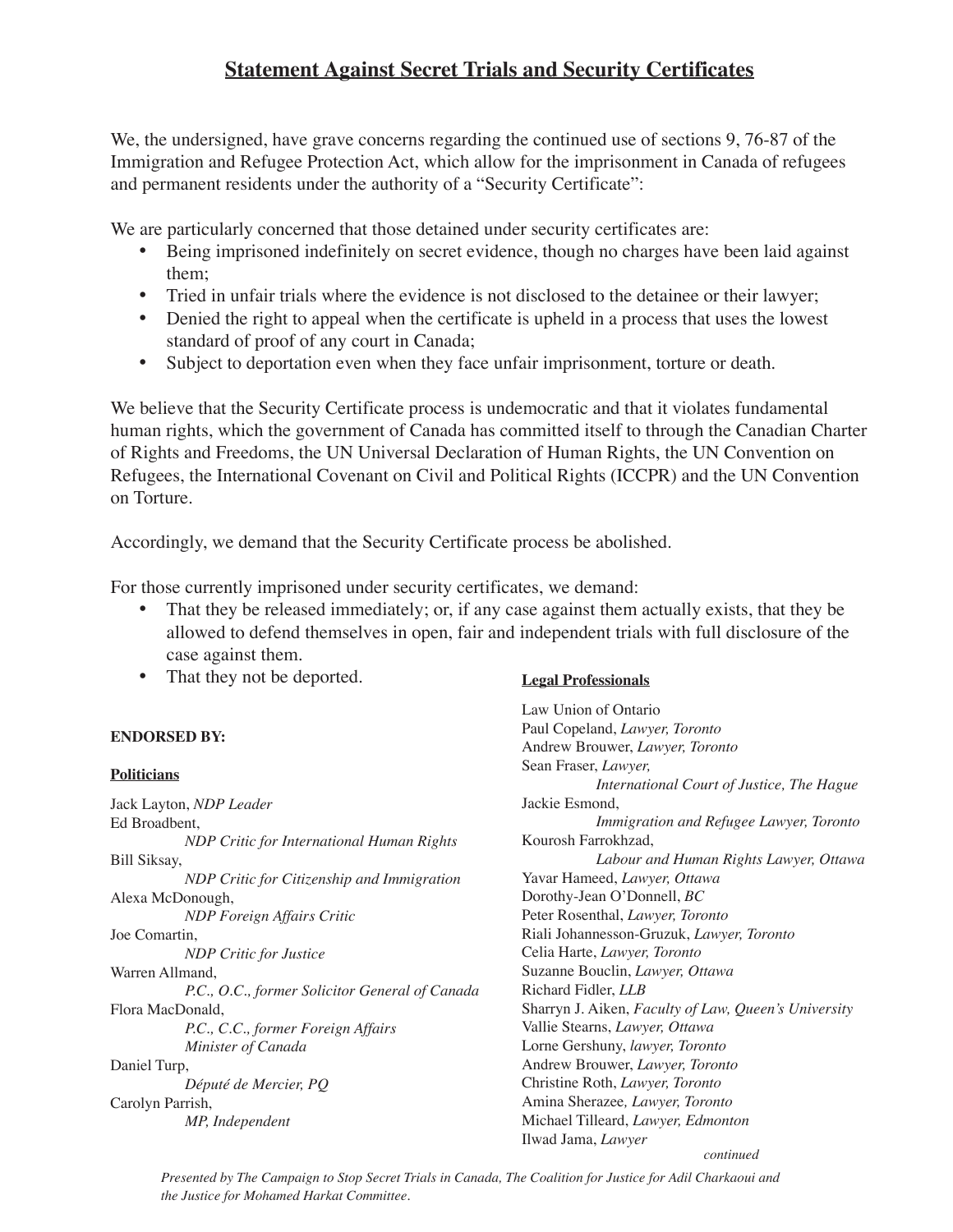### **Labour Representatives**

Debourah Bourque, *National President,(CUPW) Canadian Union of Postal Workers* Evert Hoogers, *National Union Rep.,(CUPW) Canadian Union of Postal Workers* James Clancy, *National President National Union of Public and General Employees (NUPGE)* Buzz Hargrove, *President, Canadian Auto Workers Union (CAW)* Paul Moist, *National President,(CUPE) Canadian Union of Public Employees* Cam Johnstone, *President, CUPE Local 5500* Réjean Parent, *président, Centrale des syndicats du Québec (CSQ)* Michel Quijada, *president, Conseil central de l'Outaouais* Arthur Sandborn, *Conseil central du Montréal métropolitain (CSN)* Sean McKenny, *President Ottawa District Labour Council (ODLC)* John Meloche, *CUPW Local 580* Manon Brulotte, *President, CEP Local 247*

#### **Labour, Human Rights & Justice Organizations**

Canadian Labour Council International Civil Liberties Monitoring Group (ICLMG) Association québécoise des organismes de coopération interntionale (AQOCI) La Ligue des droits et libertés, *Montreal* Council of Canadians Table de concertation des organismes au service des personnes réfugiées et immigrantes (TRCI), *Montreal* Womens International League for Peace and Freedom - *Vancouver* Ontario Coalition Against Poverty, *Toronto* Science for Peace Le rassemblement outaouais contre la guerre (ROCG), *Gatineau* BC Freedom of Information and Privacy Association Ontario Public Interest Research Group (OPIRG) - Carleton University OPIRG - University of Ottawa QPIRG - Concordia University Canpalnet - *Ottawa* International Socialists, *Ottawa* No One is Illegal, *Montreal* Solidarite sans frontieres, *Montreal* Students Together Against Detentions and Deportations, *York University*

NOWAR-PAIX, *Ottawa* Toronto Coalition to Stop the War Toronto Action for Social Change Hamilton Action For Social Change The Campaign to Stop Secret Trials in Canada, *Toronto* The Coalition for Justice for Adil Charkaoui, *Montreal* Justice for Mohamed Harkat Committee, *Ottawa* Anti-Capitalist Community Action (ACA), *Ottawa* Brampton Resistance Alternative Perspective Media/ Regard Alternative Média (APM-RAM), *Montreal* Libertas Legal Collective, *Montreal* Tikkun, *Toronto* Communist League Raging Grannies, *Ottawa* No One is Illegal, *Toronto* Communist Party of Canada (Marxist-Leninist) Sumoud Political Prisoner's Support Group Partisan Defense Committee, *Toronto* Common Front Legal Collective, *Toronto* No One Is Illegal, *Vancouver* South Asian Network for Secularism and Democracy, *Vancouver* Anti-Poverty Committee *Vancouver* Native Solidarity Network, *Vancouver* Palestine Community Centre, *Vancouver* People's Front Toronto Student Movement Marxist-Leninist Party - *University of Toronto* L'Association pour la défense des droits sociaux de Gatineau (ADDS) Socialist Alternative Action Santé Outaouais. *Gatineau* Marxist-Leninist Party Club, *University of Windsor* McGill Students against War and Racis, *Montreal*

### **Religious / Ethnic Groups**

Council for American-Islamic Relations Canada (CAIR-CAN) KAIROS Canada Canadian Arab Federation - *Toronto* Forum Musulman Canadien/Canadian Muslim Forum (FMC-CMF), *Montreal* Ottawa Meeting of the Religious Society of Friends (Quakers) Muslims Against Terrorism Unitarian Congregation of Niagara United Muslim Students Association of Montreal Entraide missionnaire, *Montreal* The Islamic Society of York Region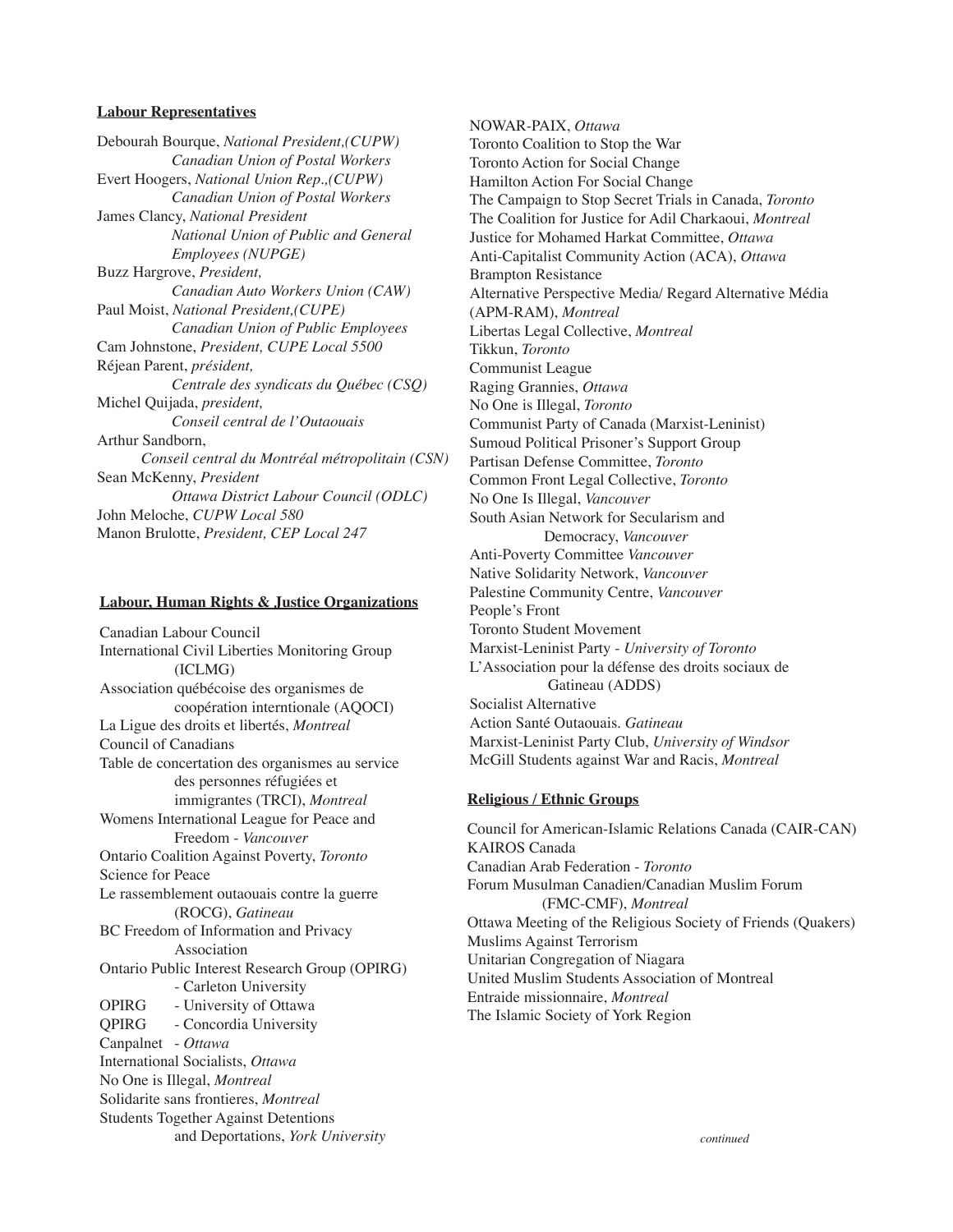## **Concerned Canadian residents and citizens**

Denys Arcand, *filmmaker Oscar award winner, Montreal* Murray Thomson *O.C., Order of Canada, Ottawa* Bruce Cockburn, *singer/songwriter, Montreal* David Fennario, *playwright/performer* Yahya Adul Rahman, *editor, Montreal Muslim News, Montreal* Roy Whyte, *President, Canadian Democratic Movement* George Richards, *United Nations Association in Canada - Kootenay* Leo Panitch, *Canada Research Chair, Comparative Political Economy* Monia Mazigh, activist, *wife of Maher Arar* Sophie Harkat, activist, *wife of Mohamed Harkat* Pierre Beaudet, *Alternatives, Montreal QC* Raphael Thierrin, *Ottawa-Vanier Green Party* Robert Silverman, *Jewish Alliance Against Occupation, Montreal* Hind Charkaoui, *sister of Adil Charkaoui* Latifa Charkaoui, *mother of Adil Charkaoui* Fouzia Charkaoui, *wife of Adil Charkaoui* Mohammed Charkaoui, *father of Adil Charkaoui* Julie Barker, *Midland ON* Tim Doucette, *Toronto* Sabina Kim, *Toronto* Jean-François Des Lauriers Joyce Barrett, *Peterborough ON* John Hambly, *Peterborough ON* Dave Meslin, *Toronto* Soon Kim, *Baltimore USA* Peter Cameron, *Guelph ON* Lev Tarasov, *Toronto* Carol Taylor Kevin Skerrett, *Ottawa* Sheila Zurbrigg, *Halifax NS* Eric Brown Ben McDonald, *Yellowknife NT* Robert S. Lavoie Raymond Vickery Dr. Mary C. Stockdale, *Victoria, BC* Suzette Montreuil, *Yellowknife NT* Carol Bast, *Stratford, ON* Dr. David *Lethbridge, BC* Dr. Lorna Drew Joanne Lloyd, *Brantford, ON* Patricia McQuinn, *Brantford, ON* Paul Kellogg, *Toronto* Margo Boyd, *Ottawa* J.B. Gerald, *Ottawa* J. Maas, *Ottawa* Paul M. Kompass, *Ottawa* Dr. Aly Nawwar, *Ottawa*

Matt Corks, *Montreal* Mick Panesar, *Ottawa* Amro Gamal, *Ottawa* Anice Wong, *Ottawa* Farook Aman, *Ottawa* William W. Baldwin, *Ottawa* H. Alsaleh, *Ottawa* Brian O'Connor, *North Bay, ON* Jawdat Nassar, *Ottawa* Yusuf Patel, *Mississauga, ON* Barb Thomas Sheila Nabigon-Howlett, *Peterborough* Frederique Picker Christopher Jess, *Guelph* Alex Davidson, *Christchurch, New Zealand* Aaron Franks, *Toronto* Zeba Hashmi, *Regina, SK* Harold Funk, *Grand Forks, BC* Roger Carter Robert Marois, *Gatineau, QC* Dorothy Peebles, *Toronto* Anna Lou Little, *Toronto* Erika Fuchs, *Vancouver, BC* Allan R. Wells PhD., *Sarnia, ON* Mohamed S. Kamel, *Montreal* Brian Hopkins, *Oakville, ON* Vera Szoke, *Toronto* Françoise Roy, *Vanier, ON* Dr. Denise Nadeau, *Montreal* Laurel Smith, *Toronto* Elena Montes, *Lachenaie, QC* Paul Smith, *Ottawa* Roger Clément, *Ottawa* Sarah Armstrong, *Ottawa* Gordie Wornoff, *Ottawa* Dave McMurran Prince J. Nallo Matthew Behrens, Toronto Clayton Dignard, *Ottawa* Maria Al-Masani, *Ottawa* Linda Leibovitz Dominique Paré-Champoux Terry Walker Diana Ralph Patricia Hartnagel, *Edmonton* John Liss Khalid Lasfar, *Ottawa* Amira Elias, *ND de L'ile Perrot, QC* Roy Miki Nick Aplin, *Ottawa* Marika Schwandt, *Toronto* David Robbins*, Ottawa* John Bonnar, *Toronto* Vanessa Compton Pierre Soublière Laura Shevchenko, *Smiths Falls* Brian Mills, *Duncan, BC* Joarey Loranger, *Greely, ON* Zenobia Homavazir Dave Vasey, *Kincardine, ON* Chris Wrinn, *Milford, CT USA* Aggie Brockman, *Yellowknife, NT* Nchamah Miller, *Thornhill ON* Claire Ouerghi, *Montreal*

Todd Archer Cathy Crowe Eleanor Baldwin, *Ottawa* Sam Stokell, *Pickering, ON* Dave Darling, *Nepean, ON* Linda Belanger, *Ottawa* Zicky Hammud, *Ottawa* Kathleen Law, *Ottawa* Corinne Allan, *Ottawa* Stuart Ryan, *Ottawa* Benoit Renaud, *Ottawa* Julia Nicol, *Montreal* Laura Rios, *Lachenaie, QC* Eric Walberg, *Toronto* Mary Willmott, *Beaumaris, ON* Ian Willmott, *Beaumaris, ON* Rev. Brian Burch, *Toronto* Rick Telfer, *Toronto* Jo Wood, *Ottawa* Doug W. Brown Colin Stuart, *Ottawa* Chris Shannon, *Hamilton, ON* Melissa Ketcheson, *Guelph, ON* Morgan Passi Brenda Kimiko Inuye, *Ottawa* Christian Bielz, *Toronto* Peter Carlyle-Gordge, *Winnipeg* David Bryant, *Ottawa* Mike Montanera, *Toronto* Erika Khandor, *Toronto* Jerry Wagner, *Toronto* Norman Nawrocki, *Montreal* Emmanuel Dupont, *Gatineau PQ* John T. Jensen, *Ottawa* Margaret Stong-Jensen, *Ottawa* Alan Shain, *Ottawa* David McKenzie Emi Koyanagi, *Ottawa* Gerald Norman Willmott, *Gravenhurst* Erin George, *Toronto* John A. Hill, *Gabriola Island, BC* C.E. Babb, *Burlington, ON* Punam Khosla, *consultant, Toronto* S. Gordon Jardine, *Fort Qu'Appelle, SK* Elizabeth Block, *Toronto* Judith Weisman, *Toronto* Jessica Squires, *Ottawa* Jamie Kneen, *Ottawa* Leslie Armour, *Ottawa* Shawn Sutherland, *Ottawa* Michael Handelman Michael Passey, *Ottawa* Ryan Legault McGill, *Ottawa* M. Lwozny, *Ottawa* T. Kenney, *Ottawa* David Clément, *Hull, QC* Francine Dumas, *Hull* Jadis Dumas, *Ottawa* Jade Pichette, *Ottawa* Tim Brown, *Ottawa* Nadia Belokopitov, *Ottawa* Ashley Gauthier, *Ottawa*